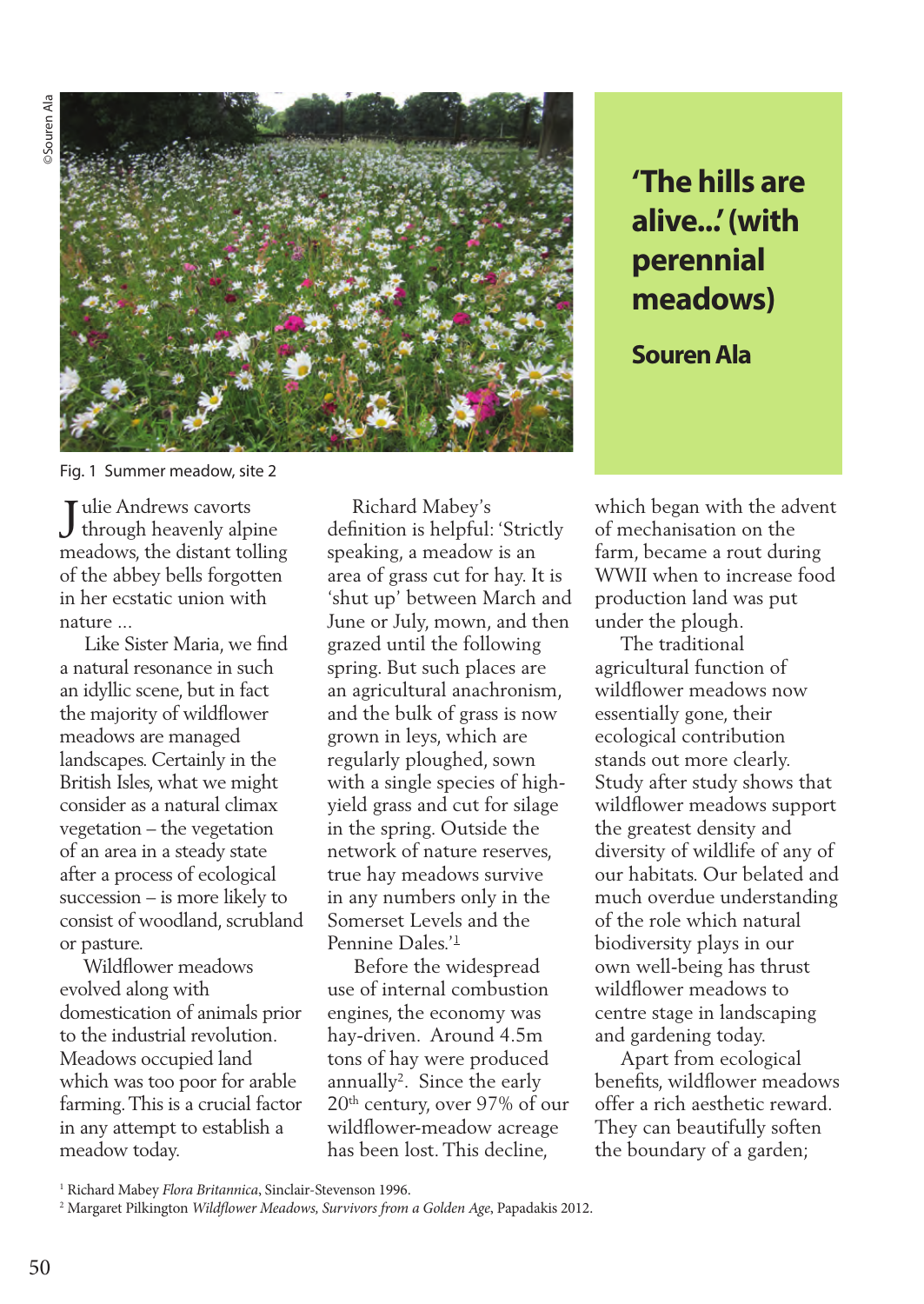underpin a picturesque orchard, meandering paths mown through it; or cloak a sunny bank, alive with buzzing insects in summer.

 But meadows are not gardens. The old adage of a weed being a plant in the wrong place applies: many meadow species such as sorrel, bird's foot trefoil and grasses would be frowned on in the border, but provide vital support for certain insect species.

 There is some confusion between the two main types of meadows, as defined by the plants which make them up: annuals and perennials. Annual meadows which provide an explosion of colour in spring and summer must be re-created from scratch each autumn. They are emphatically not a lowmaintenance choice.

 Perennial meadows, which are the closest thing we have to traditional hay meadows, are less colourful, but sustainable over many seasons – a lower-maintenance option. While some people are disappointed by their muted colours, others enjoy their more natural, restful character.

 Perennial meadows evolve through the seasons and through the years. Plant populations interact, ebb and flow. Each year is different: under certain conditions grasses dominate, or they are kept in check by parasitic yellow rattle. Ox-eye daisies may eclipse other species one year, only to reduce in numbers as competing species gain momentum.



Fig. 2 Site 1 prepared for seeding, including a bird deterrent



Fig. 3 First year: annuals provide ground cover



Figs 4 & 5 Second year: bird's foot trefoil dominates, then wild carrot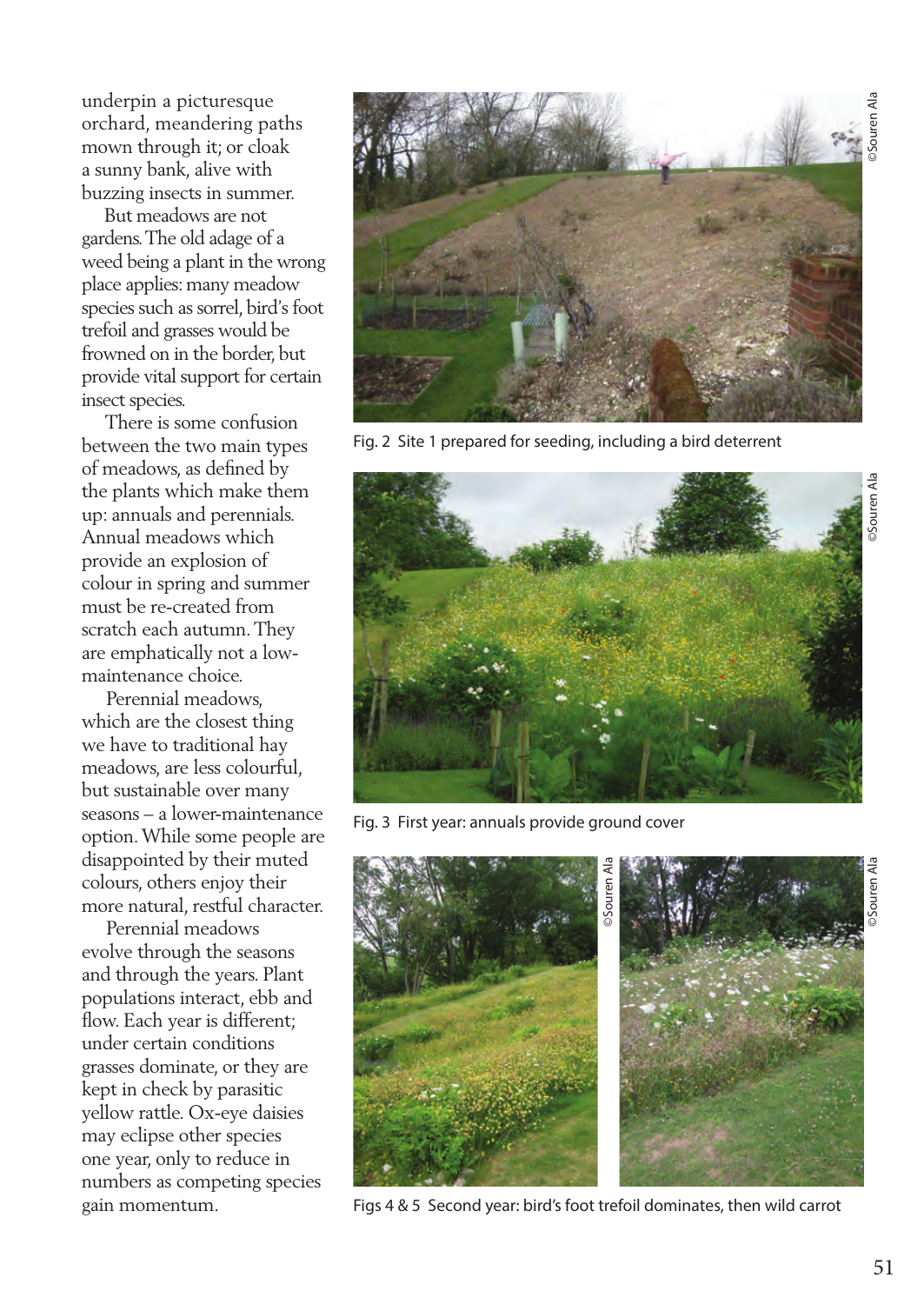Methods to overcome lack of colour include incorporating more colourful annual and biennial seeds or plants in the initial installation; using bulbs; and/or adding plugs. Selfseeding of annuals and biennials into an existing meadow is generally unsuccessful; bulbs and plugs can work well provided they are compatible with the meadow aesthetic. Bulbs in particular can help extend the season of colour, for example in early spring when meadow plants are not yet in flower.

## **Case studies**

 Perennial meadows may be created using one or a combination of methods<sup>3</sup>, but adequate sun and low soil fertility are always essential. Starting a meadow from seed has the lowest start-up cost, but it is likely to require the most work to get it established.





Fig. 6 Site 2 prepared by spraying off existing pasture vegetation

 I include here brief accounts of three meadows made using a variety of wildflower-meadow products.

## **Site 1** (figs 2–5)

A sloping site, clay over chalk, was prepared in the autumn by spraying off weeds and removing many rugosa roses. After the tilth was prepared, a perennial seed mix was sown, selected for this type of soil<sup>4</sup>. Perennials are often slow to germinate, so a nurse crop, a 'Cornfield Annual' mix, was sown at the same time to compete with the inevitable weeds of the first season.

 The results in the first growing season were successful, dominated by white and yellow, but a little misleading at first: what I first took to be rather small ox-eye daisies and a perennial yellow anthemis, turned out to be corn chamomile (*Anthemis arvensis*) and corn marigold (*Glebionis segetum*), two of the nurse-crop annuals.





Fig. 7 Rotavating before raking Fig. 8 Laying Wildflower Border Turf™

3 James Hewetson-Brown *How to Make a Wildflower Meadow: Tried and Tested Methods that Really Work*, Filbert Press 2016. 4 Emorsgate Seeds Ltd. The catalogue lists the individual species in each mix.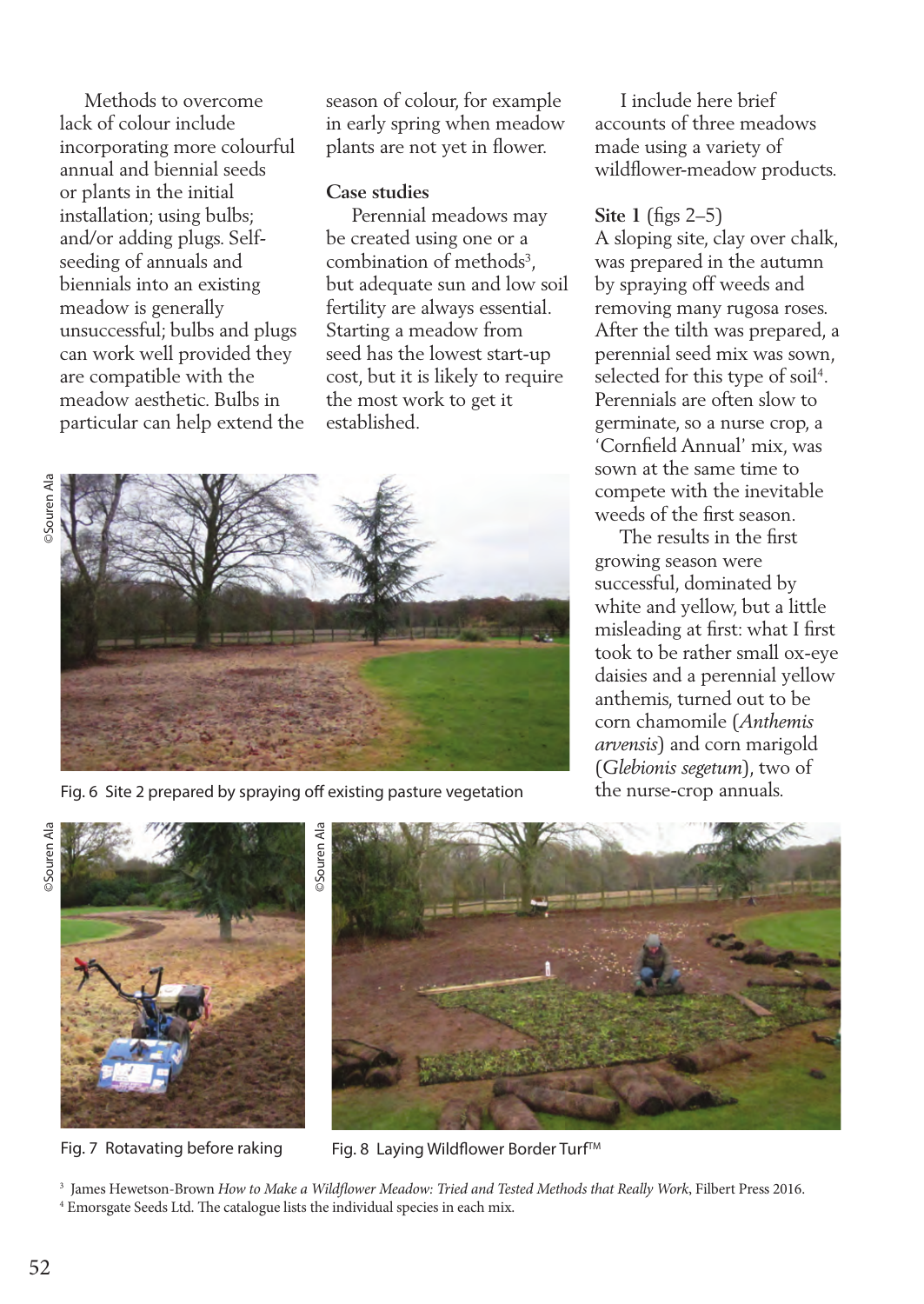In the second year bird's foot trefoil (*Lotus corniculatus*) was dominant and, later, wild carrot (*Daucus carota*), both excellent for bees, butterflies and moths, but again rather monotonous in colour. However there was also plenty of foliage, looking like scabious, so a qualified success so far, and promising for next year.

## **Site 2** (figs 6–11)

An area of rough pasture on sandy soil was prepared by spraying with glyphosate and rotavating. Wildflower Turf TM was laid in December 2014. The first spring was very colourful, with a combination of *Bellis perennis, Myosotis* and *Dianthus* varieties including Sweet Williams. Subsequent years have been successful, but predictably the colour variety has decreased, especially in spring.

 The meadow has been cut either once in autumn, or twice (in early June and in autumn). Despite one's

reluctance to cut in June, when many of the flowers are just coming, the benefits are significant: the early cut is a bit like a late Chelsea Chop – for most plants flowering will simply be delayed; an open sward, critical for plant health, is maintained; and the collapse of taller species in autumn is largely prevented.

 In order to vary and prolong the season of colour, a series of bulbs and plugs were

planted in various parts of the meadow last autumn and we wait with fingers crossed for next year. The bulbs include: *Allium caeruleum, A. sphaerocephalon, Anemone coronaria* De Caen Group*, Camassia leichtlinii* 'Caerulea', *Scilla* 'mixed', *Crocus speciosus, C. tommasinianus, Fritillaria meleagris, Gladiolus communis* subsp. *byzantinus, Scilla bifolia* and *Iris* 'Cantab' (Reticulata). Plugs included:



Figs 9 & 10 First spring: *Myosotis* and *Bellis perennis* are dominant. (This was not repeated in subsequent years.)



Fig. 11 Summer display includes ox-eye daisies, Sweet Williams and wild Fig. 10 carrot. (Sweet Williams have gradually declined.)